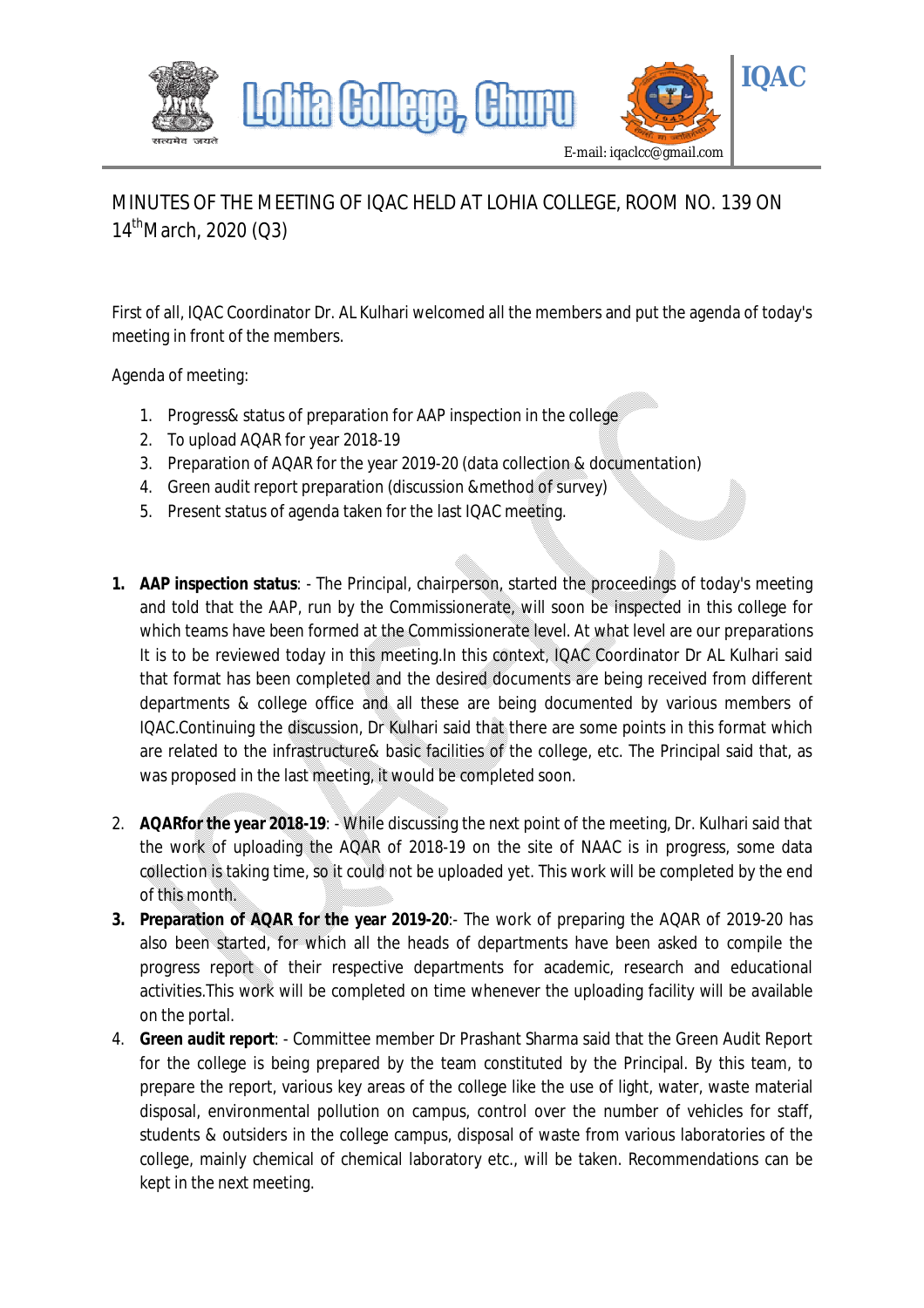



5. **Present status ofthe agenda taken in last IQAC meeting:** -Dr Kulharidiscussed point-by-point agenda of the last meeting.Progress report on issues like water harvesting in college, expansion of toilets for students, installation of solar rooftop, etc. were presented before the committee. The committee members unanimously asked for speedy progress in the above work. For this, permission, if required, should be obtained by sending an immediate proposal for it to the authorities.

Committee members Dr Sumer Singh, Dr Prashant Kumar, Dr Mahendra Khardiya,DrUmmed Singh Gothwalurged to initiate discussion in the context of Kovid-19, a fast pandemic in the world. On which the Principal assured that the college will ensure compliance of the instructions issued from time to time by the State Government and Health Department in this regard.

There being no other points to discuss, the meeting ended with vote of thanks given byDr R K Budania.

The following members were present in the meeting:

- 1. ShDilip Singh Punia, Principal, Chairman IQAC
- 2. Dr A L Kulhari, Associate Professor, IQAC Coordinator

Lohia Gollege,

- 3. Dr P K Sharma, Associate Professor, Dept. of Botany
- 4. Dr Ravindea Kumar, Associate Professor, Dept. of Geography
- 5. Sh Ummed Singh Gothwal, Associate Professor, Dept. of Hindi
- 6. Dr M K Khardia, Assistant Professor, Dept. of ABST
- 7. Dr Prashant Kumar, Assistant Professor, Dept. ofDept. of Business Administration
- 8. Dr Sumer Singh, Assistant Professor, Dept. of English
- 9. Sh Parmeshwar Lal, Associate Professor, Dept. of Physics
- 10. Sh B R Uppadhyay, AAO I
- 11. Sh Naresh Kumar, AAO

Exingense

Principal Coordinator, IQAC

(Dilip Singh Punia) (Dr A L Kulhari)